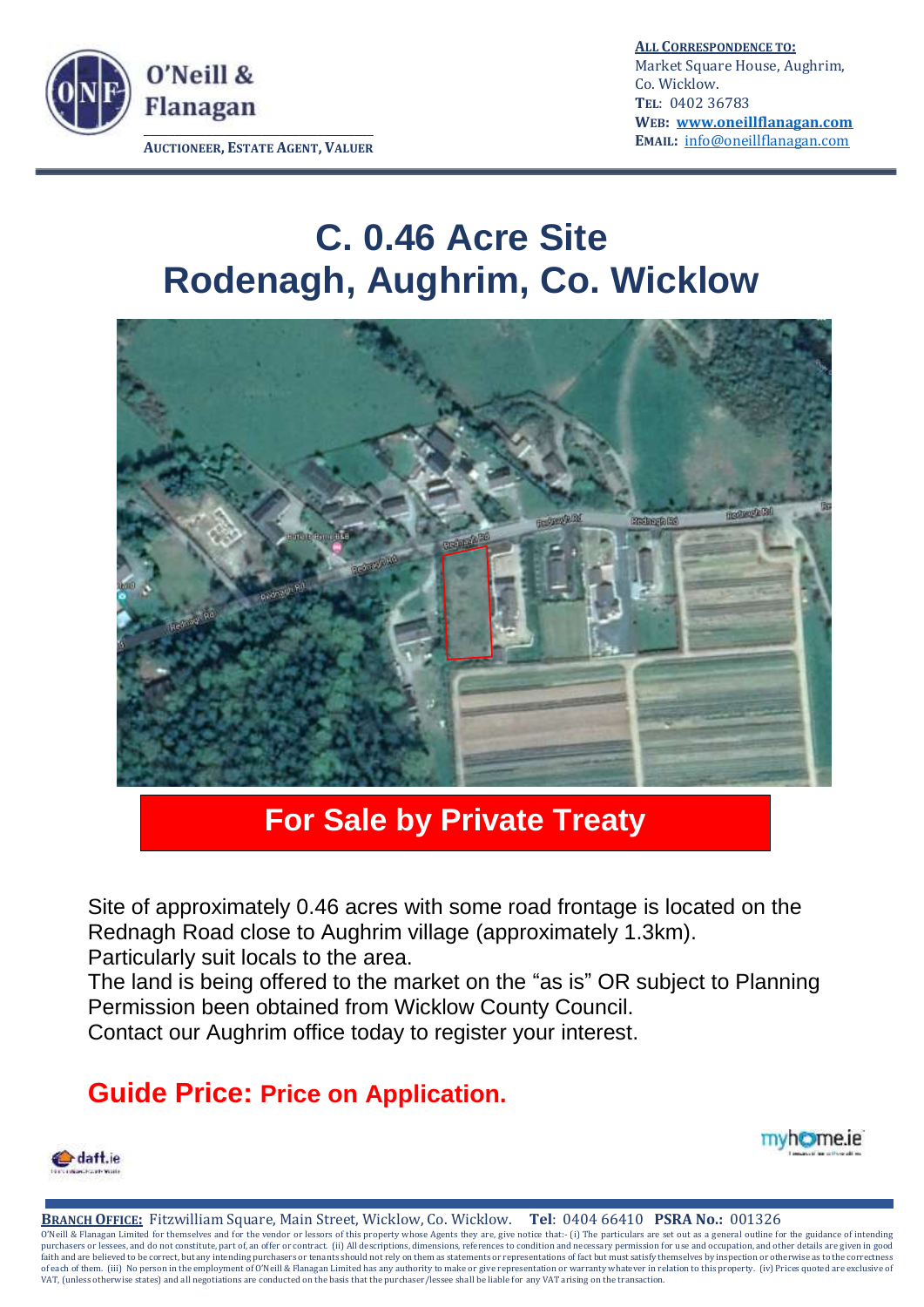

**Directions:** From O' Neill & Flanagan aughrim office, head east on Rednagh Road continue for 850m, turn right onto R753 destination will be on the right. Sign at gated entrance.



**BRANCH OFFICE:** Fitzwilliam Square, Main Street, Wicklow, Co. Wicklow. **Tel**: 0404 66410 **PSRA No.:** 001326  $\overline{O'}$ Neill & Flanagan Limited for themselves and for the vendor or lessors of this property whose Agents they are, give notice that:- (i) The particulars are set out as a general outline for the guidance of intending purchasers or lessees, and do not constitute, part of, an offer or contract. (ii) All descriptions, dimensions, references to condition and necessary permission for use and occupation, and other details are given in good faith and are believed to be correct, but any intending purchasers or tenants should not rely on them as statements or representations of fact but must satisfy themselves by inspection or otherwise as to the correctness<br>of